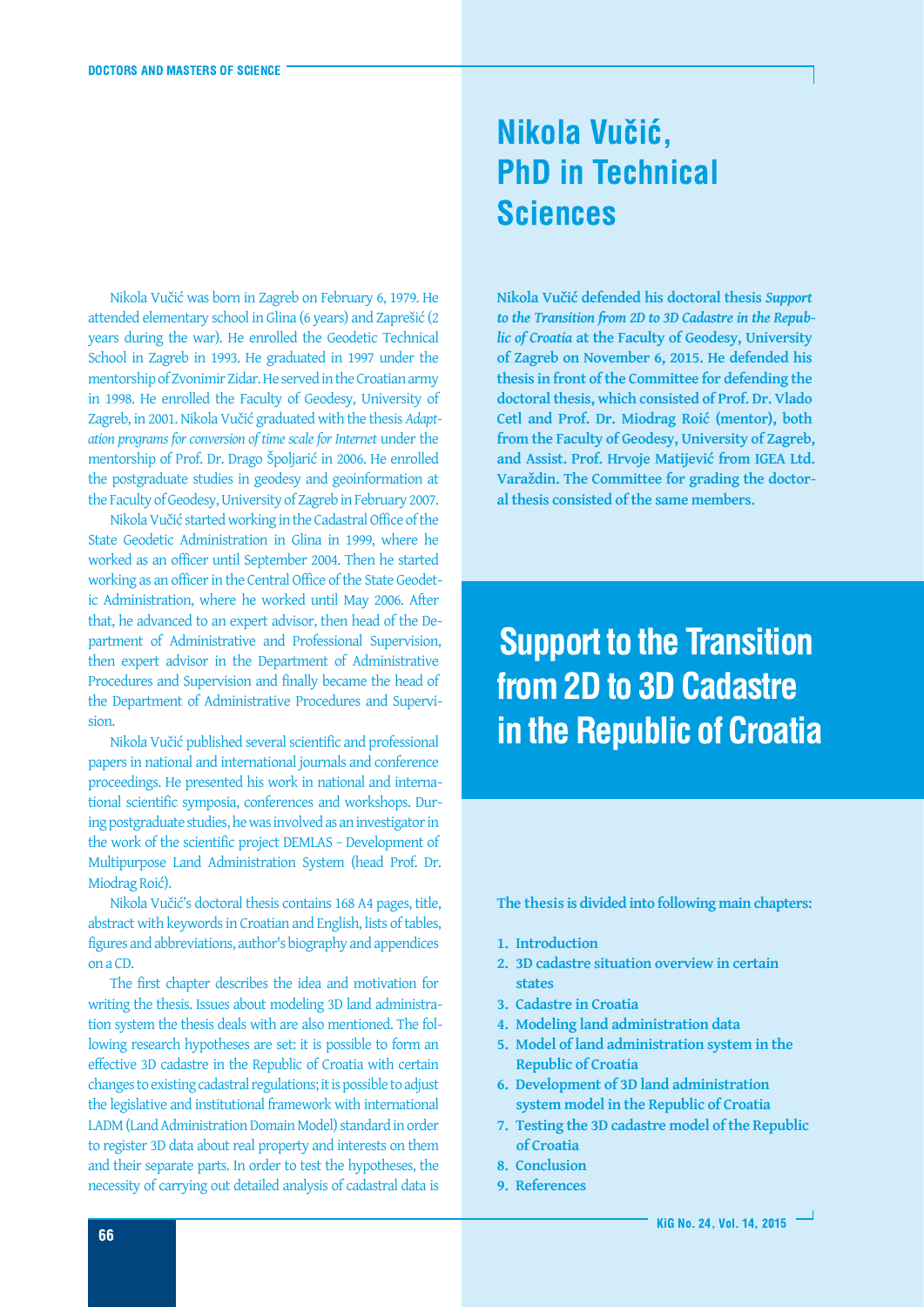

Nikola Vučić, diplomirani inženjer geodezije, rođen je 6. veljače 1979. u Zagrebu. Osnovnu školu pohađao je u Glini od 1. do 6. razreda, dok je 7. i 8. razred zbog ratnih okolnosti pohađao u Zaprešiću. Godine 1993. upisuje Geodetsku tehničku školu u Zagrebu. Maturirao je 1997. godine pod vodstvom mentora prof. Zvonimira Zidara. Tijekom 1998. odslužio je vojni rok. Geodetski fakultet Sveučilišta u Zagrebu upisuje 2001. godine. Diplomirao je 2006. godine obranom diplomskog rada *Prilagodba programa za preračunavanje vremenskih skala za internet* kojeg je izradio pod vodstvom mentora prof. dr. sc. Drage Špoljarića. U veljači 2007. upisao je poslijediplomski doktorski studij geodezije i geoinformatike na Geodetskom fakultetu Sveučilišta u Zagrebu.

Godine 1999. zaposlio se u Uredu za katastar Državne geodetske uprave u Glini, gdje je kao stručni referent radio do rujna 2004. Od tada pa do svibnja 2006. radi u Središnjem uredu Državne geodetske uprave kao stručni referent. Zatim napreduje u stručnog savjetnika pa voditelja Odsjeka za upravni i stručni nadzor, zatim višeg stručnog savjetnika u Odjelu za upravna postupanja i nadzor te konačno postaje voditelj Odjela za upravni i stručni nadzor.

Objavio je nekoliko znanstvenih i stručnih članaka u domaćim i međunarodnim časopisima te zbornicima radova. Izlagao je radove na domaćim i međunarodnim znanstvenim simpozijima, konferencijama i radionicama. Tijekom poslijediplomskog doktorskog studija kao suradnik-istraživač sudjelovao je u radu na znanstvenom projektu DEMLAS − *Development of Multipurpose Land Administration System* (voditelj: prof. dr. sc.Miodrag Roić).

Rukopis doktorske disertacije sadrži 168 stranica formata A4, naslov, sažetak i ključne riječi na hrvatskom i engleskom jeziku, popis tablica, popis slika, popis korištenih kratica, životopis autorai prilog na CD-u.

U prvom poglavlju opisana je ideja i motivacija za izradu disertacije. Navedena je problematika kojom se rad bavi, a koja uključuje istraživanje modeliranja 3D sustava upravljanja zemljištem. Postavljene su hipoteze istraživanja: da je moguće formirati učinkovit trodimenzionalni katastar u Republici Hrvatskoj uz određene promjene postojećih katastarskih propisa te da je moguće uskladiti zakonodavni i institucionalni okvir s međunarodnom normom LADM (engl. *Land Administration Domain Model*) u svrhu kvalitetnog upisivanja trodimenzionalnih podataka o nekretninama te za upisivanje interesa na nekretninama i njihovim posebnim dijelovima. U svrhu ispitivanja postavljenih hipoteza obrazložena je nužnost provođenja

#### Nikola Vučić, doktor tehničkih znanosti

**Nikola Vučić obranio je 6. studenoga 2015. na Geodetskom fakultetu Sveučilišta u Zagrebu doktorsku disertaciju pod naslovom** *Podrška prijelazu iz 2D u 3D katastar u Republici Hrvatskoj***. Doktorska disertacija obranjena je pred povjerenstvom u sastavu prof. dr. sc. Vlado Cetl i prof. dr. sc. Miodrag Roić (mentor) oba s Geodetskog fakulteta Sveučilišta u Zagrebu, te doc. dr. sc. Hrvoje Matijević iz tvrtke IGEA d.o.o. Varaždin. Povjerenstvo za ocjenu doktorske disertacije bilo je u istom sastavu.**

# Podrška prijelazu iz 2D u 3D katastar u Republici Hrvatskoj

**Doktorski rad podijeljen je na ova osnovna poglavlja:**

- **1. Uvod**
- **2. Prikaz stanja 3D katastra u pojedinim državama**
- **3. Katastar u Hrvatskoj**
- **4. Modeliranje zemljišnih podataka**
- **5. Model sustava upravljanja zemljištem u Republici Hrvatskoj**
- **6. Izrada modela 3D sustava upravljanja zemljištem Republike Hrvatske**
- **7. Testiranje modela 3D katastra Republike Hrvatske**
- **8. Zaključak**
- **9. Literatura**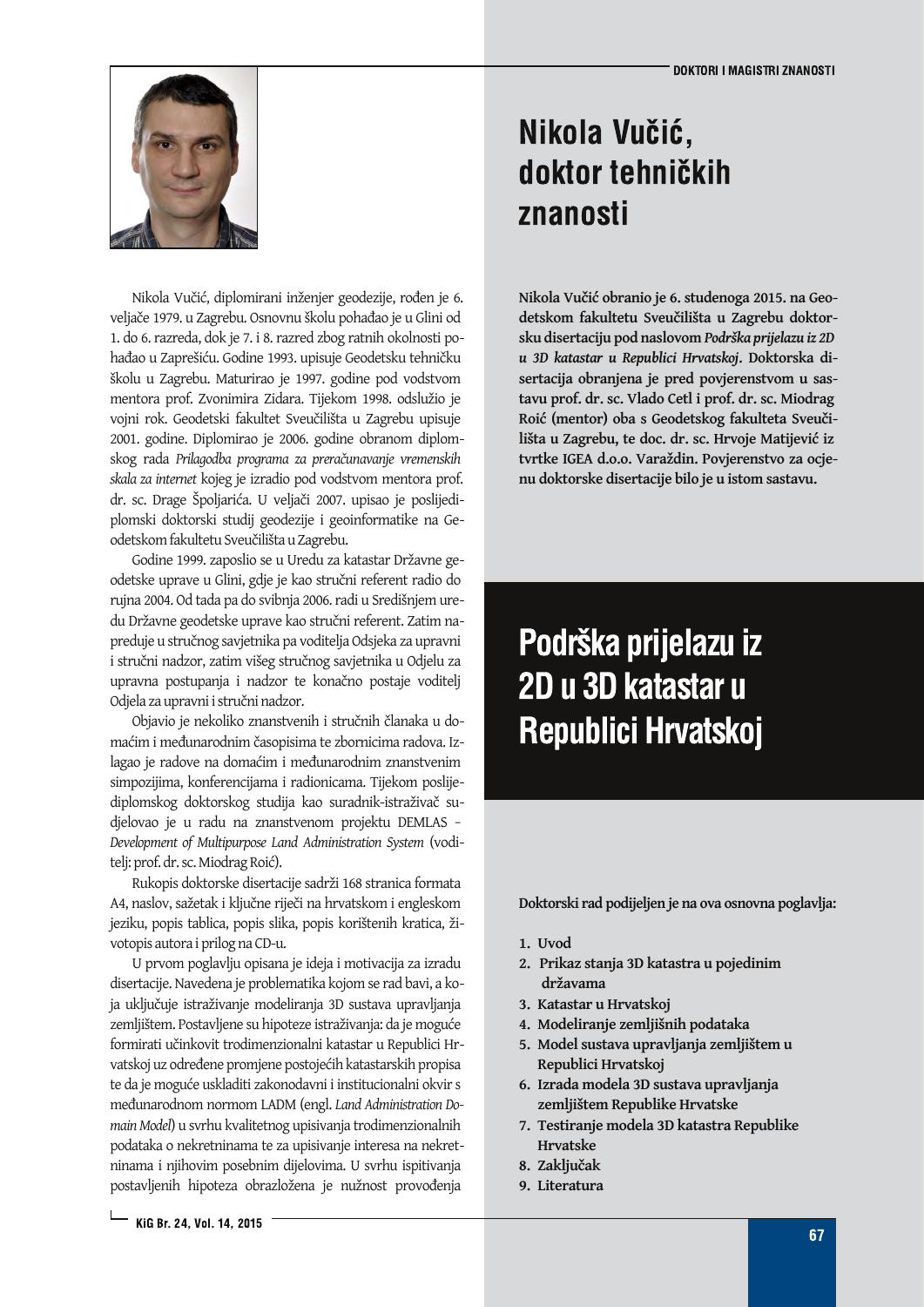explained. This chapter defines the goal and purpose of the research, describes the research plan and methodology and also reviews previous studies related to the topic.

The second chapter provides an overview of 3D cadastre in the world with focus on countries with developed 3D cadastres. The chapter gives an overview of the 3D cadastre status in 2010 and predictions for 2014 according to FIG Commissions 3 and 7 (first 3D cadastre questionnaire) as well as predictions for 2018 (second 3D cadastre questionnaire). Regarding 3D cadastre development, the chapter describes situations in the following countries: The Netherlands, Spain, Australia, Russia and China. The chapter ends with a summary and comparison of the most important factors of 3D cadastre in those countries.

The historical and current state of cadastre and land registry in Croatia is discussed in the third chapter as an introduction to the following chapter which deals with modeling of the current land administration system in Republic of Croatia. The third chapter deals with current geodetic datum and map projection, current registration of real property, registration of buildings and other structures, as well as special parts of property, registration of underground natural resources, registration of utilities and status of Croatian utility cadastre, rights of way and registration of construction rights.

The fourth chapter deals with the basics of general-purpose modeling language in the field of software engineering. Core Cadastral Domain Model (CCDM) as a precursor of Land Administration Domain Model (LADM) is discussed. LADM is one of the most important models when referring to management of land information. Therefore, a detailed description of the LADM structure is given, including all of its packages, the most important classes and their attributes. Since it is the most widely used model to carry out pilot implementations of 3D cadastre in the world so far, LADM is described in terms of 3D cadastre. The chapter also describes Social Tenure Domain Model (STDM).

The conceptual model of the existing land administration system in Republic of Croatia is described using the unified modeling language (UML) in the fifth chapter. This research created the essential preconditions for further steps in the modeling of 3D cadastre which will follow in the next chapter. The scope of the existing system of land administration is defined and the current way of functioning of the land administration and existing solutions based on the currently applicable regulations is shown through LADM packages.

The sixth chapter is the most important contribution of the thesis, as it features a new land administration system model focused on the third dimension.It proposes possibilities to collect data on the volume of buildings and other structures, especially the volume of separate parts of property. The chapter deals with strata-buildings, overlapping complex buildings with natural objects (tunnels, bridges, viaducts, etc.), utilities and other relevant issues of 3D cadastre. A LADMbased national profile for the Republic of Croatia was created

### **Support to the Transition** from 2D to 3D Cadastre in the Republic of Croatia

and it represents a generic model of rights, restrictions and responsibilities of the Croatian 3D cadastre. Classes and packages of described model are compared in detail to the existing land administration system in Republic of Croatia. An overview of the compatibility between the existing land management system and the suggested 3D model is provided. Application of the new 3D model is addressed through several case studies which show that this model is more effective than a 2D system in terms of registration and description of real property.

The LADM-based national profile of the Republic of Croatia is tested in the seventh chapter. Testing was conducted in accordance with the ISO 19105 standard and corroborated by relevant examplesin both 2D and 3D environments.

The eighth chapter provides all conclusions and recommendations arising from the research. The original scientific contribution is explained and recommendations for further research are also stated.

The list of references with 76 titles and five URL addresses is given in the ninth section. At the end of the thesis there is a list of tables, a list of figures, a list of abbreviations and the curriculum vitae of the author. Dissertation appendices with the practical part of research are enclosed on a CD.

Based on the evaluation of the doctoral thesis of Nikola Vučić, themembers of the Committee came to the conclusion that the author made several valuable scientific contributions to the field of applied geodesy.

The research confirmed the following hypotheses:

- It is possible to form an effective 3D cadastre in Republic of Croatia with certain changes to existing cadastral regulations.
- It is possible to adjust the legislative and institutional framework with international LADM standard in order to register high quality 3D data about real property and interests on them and their separate parts.

The special contribution of this dissertation is reflected in the determination of relevant facts with respect to data modeling of the land administration system for transition from a 2D system of land administration to a new 3D system. The development of the Croatian LADM profile (ISO 19152) for the Republic of Croatia is an additional significant scientific contribution.